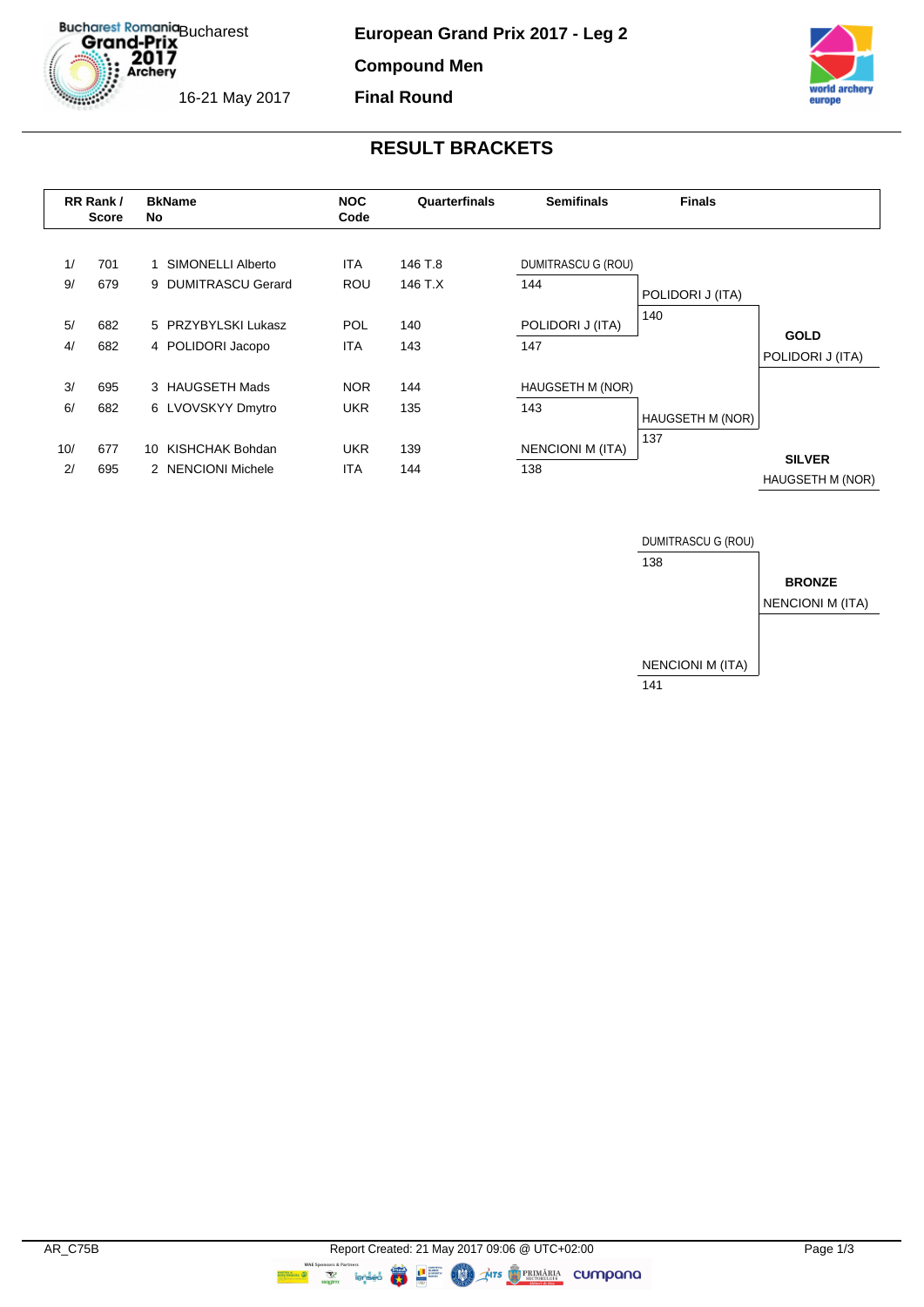

**Compound Men**

### **Elimination Round**



# **RESULT BRACKETS**

| RR Rank /<br><b>Score</b> |            | <b>BkName</b><br>No |                                          | <b>NOC</b><br>Code | 1/24<br>Elimin. Round | 1/16<br>Elimin. Round | 1/8<br>Elimin. Round      | Quarterfinals             |
|---------------------------|------------|---------------------|------------------------------------------|--------------------|-----------------------|-----------------------|---------------------------|---------------------------|
|                           |            |                     |                                          |                    |                       |                       |                           |                           |
| 1/                        | 701        |                     | 1 SIMONELLI Alberto                      | <b>ITA</b>         |                       | SIMONELLI A (ITA)     |                           |                           |
|                           |            |                     | pre-seeded in 1/16th                     |                    |                       | 146                   | SIMONELLI A (ITA)         |                           |
|                           |            |                     |                                          |                    |                       |                       | 146                       |                           |
| 33/<br>32/                | 592<br>599 |                     | 33 PEGULESCU Augustin<br>32 RAICU Bogdan | ROU9<br>ROU7       | 119<br>128            | RAICU B (ROU7)<br>127 |                           |                           |
|                           |            |                     |                                          |                    |                       |                       |                           | SIMONELLI A (ITA)         |
| 17/                       | 661        |                     | 17 DANILET Neculai                       | ROU <sub>5</sub>   |                       | DANILET N (ROU5)      |                           | 146 T.8                   |
|                           |            |                     | -Bye-                                    |                    |                       | 138                   | DANILET N (ROU5)          |                           |
|                           |            |                     |                                          |                    |                       |                       | 134                       |                           |
|                           |            |                     | -Bye-                                    |                    |                       | ZIKIC S (SRB)         |                           |                           |
| 16/                       | 666        |                     | 16 ZIKIC Stefan                          | <b>SRB</b>         |                       | 137                   |                           |                           |
| 9/                        | 679        |                     | 9 DUMITRASCU Gerard                      | ROU                |                       | DUMITRASCU G (ROU)    |                           |                           |
|                           |            |                     | -Bye-                                    |                    |                       | 138                   | DUMITRASCU G (ROU)        |                           |
|                           |            |                     |                                          |                    |                       |                       | 141                       |                           |
|                           |            |                     | -Bye-                                    |                    |                       | PUSCASU A (ROU8)      |                           |                           |
| 24/                       | 640        |                     | 24 PUSCASU Adrian                        | ROU <sub>8</sub>   |                       | 132                   |                           | <b>DUMITRASCU G (ROU)</b> |
| 25/                       | 634        |                     | 25 MATEI Gheorghe                        | ROU <sub>8</sub>   |                       | MATEI G (ROU8)        |                           | 146 T.X                   |
|                           |            |                     | -Bye-                                    |                    |                       | 129                   |                           |                           |
|                           |            |                     |                                          |                    |                       |                       | PETROV V (BUL)<br>136     |                           |
|                           |            |                     | pre-seeded in 1/16th                     |                    |                       | PETROV V (BUL)        |                           |                           |
| 8/                        | 680        |                     | 8 PETROV Viktor                          | <b>BUL</b>         |                       | 140                   |                           |                           |
| 5/                        | 682        |                     | 5 PRZYBYLSKI Lukasz                      | POL                |                       | PRZYBYLSKI L (POL)    |                           |                           |
|                           |            |                     | pre-seeded in 1/16th                     |                    |                       | 144                   |                           |                           |
|                           |            |                     |                                          |                    |                       |                       | PRZYBYLSKI L (POL)<br>144 |                           |
|                           |            |                     | -Bye-                                    |                    |                       | MURESIANU IV (ROU)    |                           |                           |
| 28/                       | 620        |                     | 28 MURESIANU Ioan Valentin               | ROU                |                       | 131                   |                           | PRZYBYLSKI L (POL)        |
| 21/                       | 642        |                     | 21 STEFANESCU Daniel                     | ROU8               |                       | STEFANESCU D (ROU8)   |                           | 140                       |
|                           |            |                     | -Bye-                                    |                    |                       | 135                   |                           |                           |
|                           |            |                     |                                          |                    |                       |                       | VINOGRADOV R (UKR)<br>140 |                           |
|                           |            |                     | -Bye-                                    |                    |                       | VINOGRADOV R (UKR)    |                           |                           |
| 12/                       | 672        |                     | 12 VINOGRADOV Roman                      | <b>UKR</b>         |                       | 137                   |                           |                           |
| 13/                       | 671        |                     | 13 VLAD Marius                           | ROU                |                       | VLAD M (ROU)          |                           |                           |
|                           |            |                     | -Bye-                                    |                    |                       | 140 T.9               |                           |                           |
|                           |            |                     |                                          |                    |                       |                       | VLAD M (ROU)<br>142       |                           |
|                           |            |                     | -Bye-                                    |                    |                       | SZELAG F (POL)        |                           |                           |
| 20/                       | 645        |                     | 20 SZELAG Filip                          | POL                |                       | 140 T.8               |                           | POLIDORI J (ITA)          |
| 29/                       | 609        |                     | 29 PETRUT Dorin                          | ROU9               | 137                   | PETRUT D (ROU9)       |                           | 143                       |
| 36/                       | 537        |                     | 36 CODREA Daniel                         | ROU7               | 110                   | 131                   |                           |                           |
|                           |            |                     |                                          |                    |                       |                       | POLIDORI J (ITA)          |                           |
|                           |            |                     | pre-seeded in 1/16th                     |                    |                       | POLIDORI J (ITA)      | 148                       |                           |
| 4/                        | 682        |                     | 4 POLIDORI Jacopo                        | <b>ITA</b>         |                       | 143                   |                           |                           |
|                           |            |                     |                                          |                    |                       |                       |                           |                           |

AR\_C75A Report Created: 21 May 2017 09:06 @ UTC+02:00 **WALES AND STATISTICS** COMPOUNDED TO THE COMPOUNDED COMPOUNDED TO THE COMPOUNDED COMPOUNDED TO THE COMPOUNDED OF THE COMPOUNDED OF THE COMPOUNDED OF THE COMPOUNDED OF THE COMPOUNDED OF THE COMPOUNDED OF THE COMPOUNDED OF T